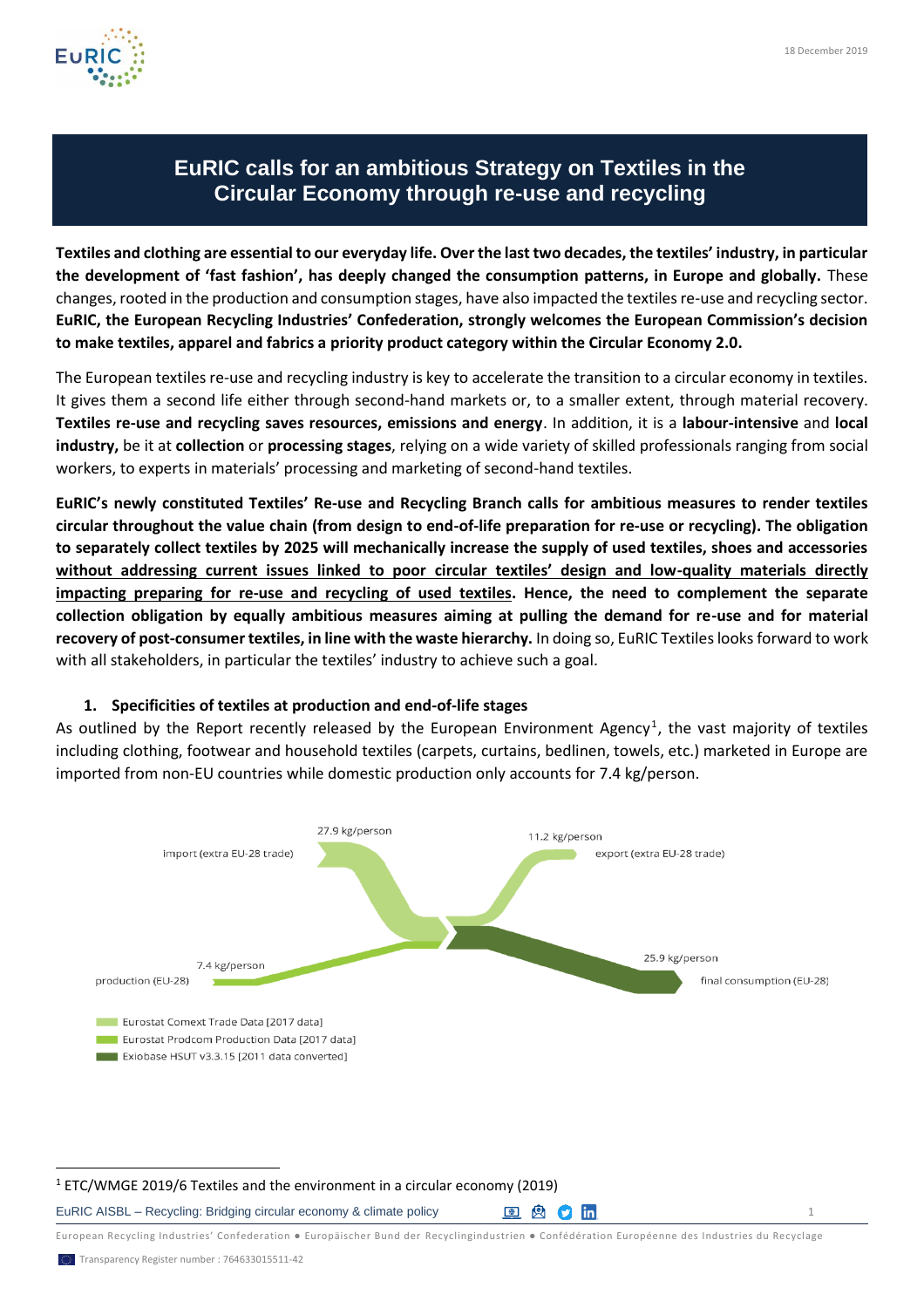

The raw materials used to manufacture textiles are mostly **synthetic** (60%), with polyester being the most widely used synthetic fibre. Cotton is the most widely used organic fibre but accounts only for 37% of the fibres used.

**Textiles are the fourth largest contributor to resource's use and greenhouse gas emissions accounting respectively for the share of textiles consumed in the EU-28 to 1321kg/person and 654kg CO2-eq/person in 2017.**

**The textiles re-use and recycling industry** collects, sorts either for re-use purposes or for material recovery discarded clothing, apparels, shoes and accessories. Given its activities, it works closely with both municipalities and charity organisations locally and with end-markets which are both local and global. The main specificity of that industry, when compared with other waste streams, is that **the vast majority of the value is generated via preparation for re-use to meet the high demand for second-hand textiles, which is the highest treatment option in the waste hierarchy, after waste prevention. Approximately 70% of the world population purchases second-hand clothing.** 



Taking the example of Germany, which represents the largest European market with on average **1 million tons of used textiles collected per year, 60% are directed to the re-use market (second-hand market), 20% are used as wipers and only 15% are recycled, with 5% going for disposal<sup>2</sup> . Similar orders of magnitudes are observed in the BENELUX countries, France, Switzerland or some Eastern countries, with preparing for re-use remaining in all instances the largest treatment option.** 

**To maximise the value of used textiles, preparation for re-use at industrial scale requires proper handling at collection and processing stages** with dedicated textiles collection and skilled workers trained for a professional finegrained manual grading process ensuring the highest achievable level of reuse. It is at the processing stage that the suitability of used textiles for re-use (second hand textiles market), material recovery or disposal is decided for every single item, through **manual sorting** on garment level assisted by machinery to speed up the logistical part of the process.

In terms of end-markets, depending on Europe's geographic area, overall 70 to 75% of used textiles prepared for reuse are exported outside the EU while a remaining 20% to 25% is marketed domestically. As a result, in the absence of stronger end-markets in Europe, international trade is vital to Europe's textiles re-use and recycling industry.

## **2. Issues affecting the post-consumer textiles reuse and recycling industry**

The shift towards synthetic fibres is linked to the development of the fast fashion industry. **It directly impacts the quality and the end-of-life recyclability, hence the value of textiles reaching end-of-life, especially if blended with other synthetic or organic fibres.** 

**Fast-fashion has also brought as a megatrend quicker turnaround of new styles, increased number of collections offered per year, and – often – lower prices<sup>3</sup>. In other words, it is getting more and more complicated and** troublesome for the textiles re-use and recycling industry to actually re-use or recycle those clothes since product quality is declining as well as consumers' demand responsive to fast changing fashion trends.

In terms of end-markets, a number of barriers, beside the ones mostly rooted in the design of textiles, affect current day-to-day textiles re-use and recycling activities and long-terms investments:

European Recycling Industries' Confederation ● Europäischer Bund der Recyclingindustrien ● Confédération Européenne des Industries du Recyclage

<sup>2</sup> Internal sources

<sup>3</sup> Ellen MacArthur Foundation, A new Textiles Economy (2017)

EuRIC AISBL – Recycling: Bridging circular economy & climate policy  $\Box$  (a) (a)  $\Box$  (b)  $\Box$